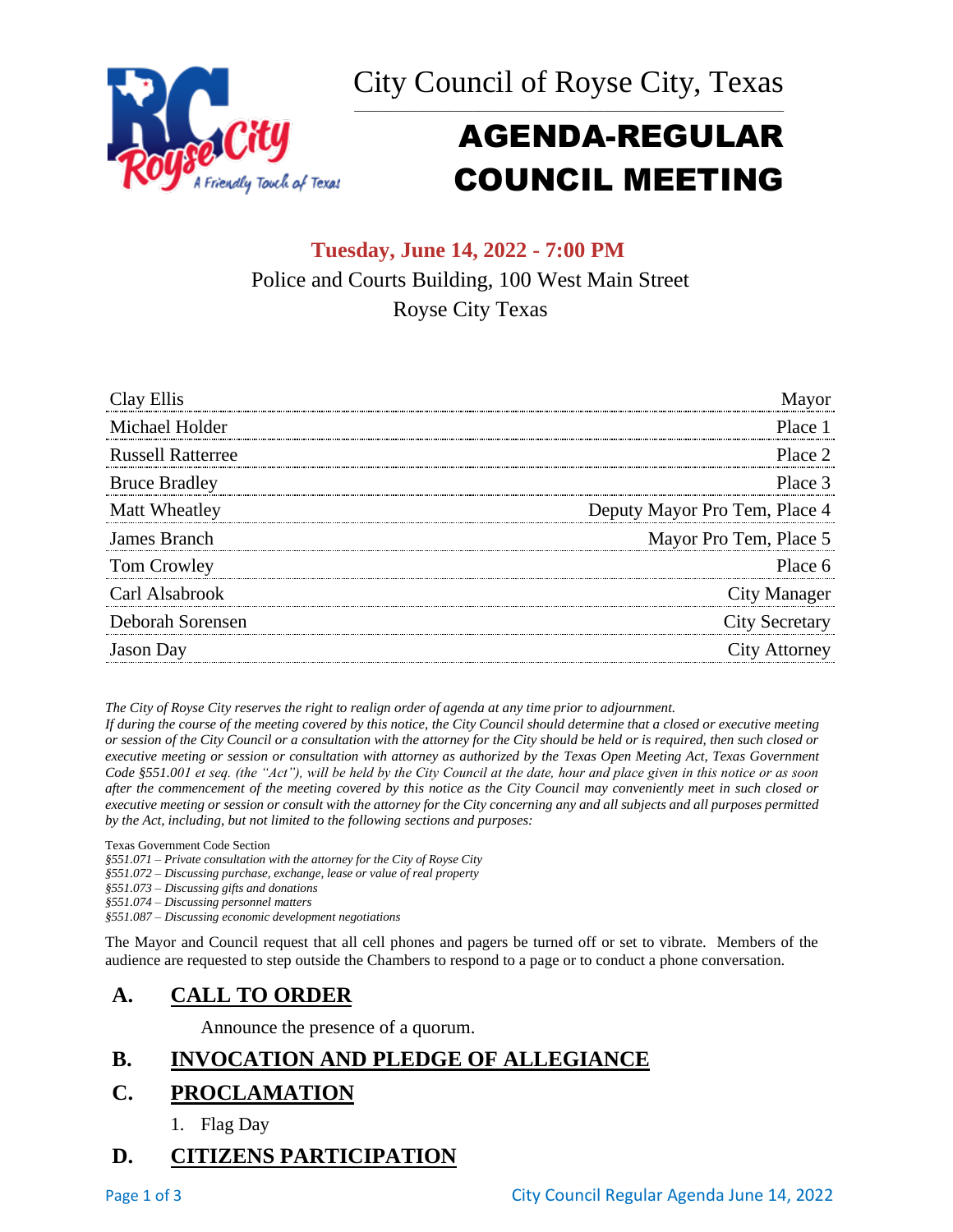*This Period is reserved for citizens to discuss items not listed on the printed agenda, (persons may have three (3) minutes to address the council) however, by law, no action or discussion may be taken on these items. Council may only respond with specific factual information, recite existing policy, direct citizen to city staff or have the item placed on a future agenda.*

## **E. CONSENT AGENDA**

*All items under Consent Agenda are considered to be routine by the City Council and will be enacted by one motion. There will not be separate discussion of these items. If discussion is desired, that item will be removed from the Consent Agenda and will be considered separately.*

- 1. Approve the minutes of the May 31, 2022 City Council Special Meeting
- 2. Authorizing the City Manager to execute an Interlocal Cooperation Agreement relating to a School Resource Officer Program (SRO) with the Royse City ISD.

### **F. BUSINESS**

- 1. Consider and act concerning adoption of a Resolution of the City Council of the City of Royse City, Texas, Directing Publication of Notice of Intention to Issue Combination Tax and Revenue Certificates of Obligation; and Resolving Other Matters Related to the Subject, and any matters related thereto.
- 2. Consider and act concerning authorizing the City Manager to execute a Capital Improvements Agreement with RC Land Partners, LP, a Texas limited liability company, regarding Market Place West, and any matters related thereto.
- 3. Consider and act concerning approving a Community Development Corporation (CDC) Incentive Request for the developer of Market Place West, and any matters related thereto.
- 4. Consider and act concerning authorizing the City Manager to sign a purchase orders to EM Construction and Nortex Concrete Lift & Stabilization, Inc. for concrete street repairs, and any matters related thereto.
- 5. Consider and act concerning authorizing the Mayor to execute an Interlocal Agreement with Rockwall County for a road project, and any matters related thereto.
- 6. Consider and act concerning adoption of a Resolution appointing three members to the Heritage Preservation Committee (term July 1, 2022 to June 30, 2025), and any matters related thereto.
- 7. Discussion concerning City Manager update: Development, and any matters related thereto.

# **G. RECESS CITY COUNCIL MEETING**

### **H. EXECUTIVE SESSION**

*Recess into Closed Session in compliance with Section §551.001 etseq. Texas Government Code, to wit:*

Section §551.071 - Consultation with City Attorney Section §551.072 - Discussing purchase, exchange, lease, or value of real property

- 1. Discussion with the City Attorney concerning authorizing the City Manager to issue compensation to land owner, First Baptist Church of Royse City, for utility easement costs associated with the I-30 utility relocation project.
- 2. Discussion with the City Attorney concerning authorizing the City Manager to proceed with the negotiation and acquisition of utility easements for the Sabine Creek Parallel Sanitary Sewer Line, and any matters related thereto.

# **I. CLOSE EXECUTIVE SESSION**